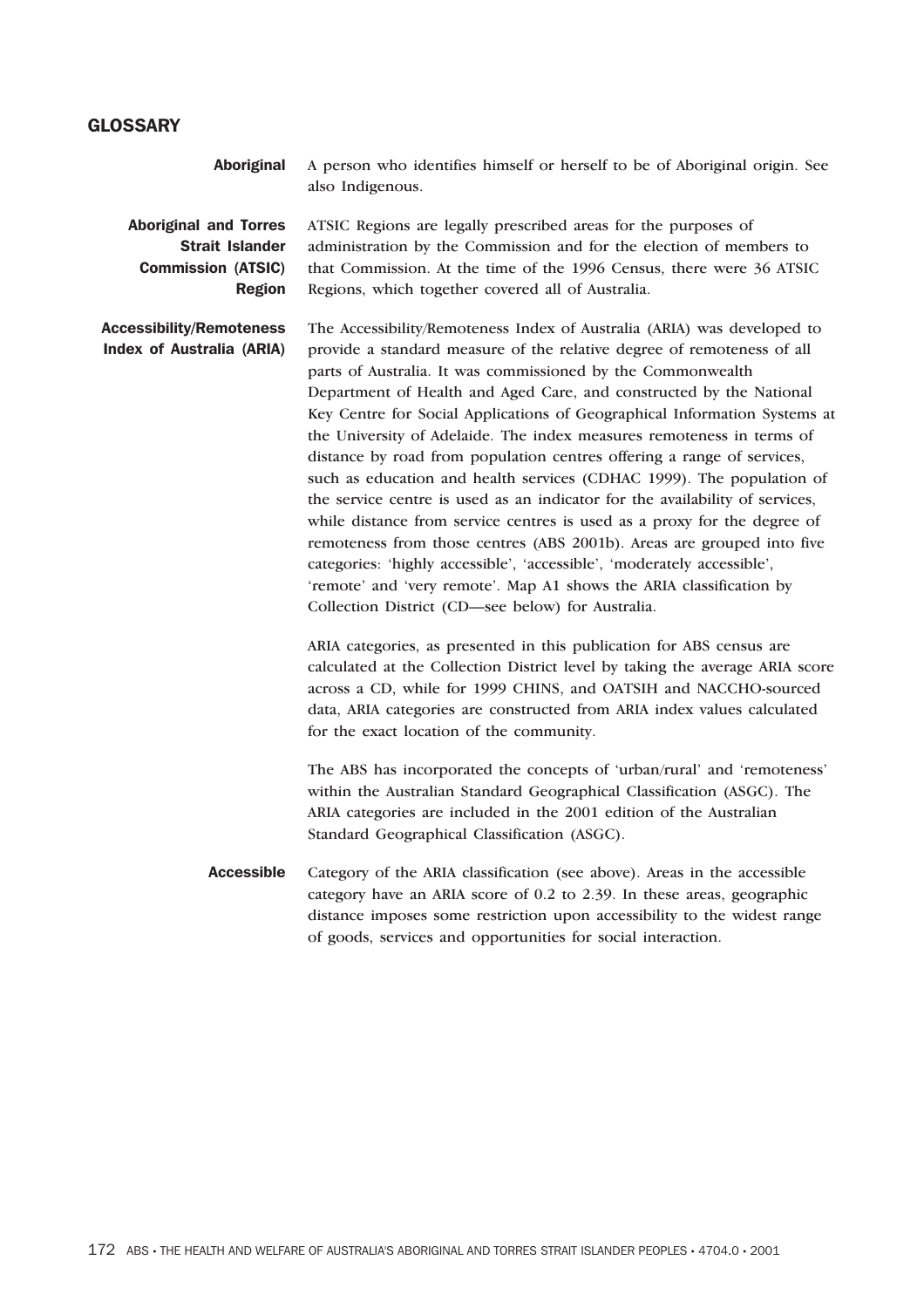## Alcohol consumption Measures related to alcohol consumption vary from survey to survey.

In the National Aboriginal and Torres Strait Islander Survey, participants were asked: 'How long ago was the last time you had a drink of alcohol?' Possible answers ranged from 'during the last week' to '12 months ago or more', or 'never'. No information was collected about the amount of alcohol consumed.

In the National Health Survey, risk level was derived from the reported average daily consumption of alcohol during the week prior to interview, and grouped into relative risk levels as defined by the National Health and Medical Research Council as follows:

CONSUMPTION PER DAY

|               | <b>Males</b>    | Females         |
|---------------|-----------------|-----------------|
| Relative risk | mls             | mls             |
| Low           | Less than 50    | Less than 25    |
| Moderate      | $50 - 75$       | 25–50           |
| High          | Greater than 75 | Greater than 50 |

Risk level as defined by the National Health and Medical Research Council is based on regular consumption levels of alcohol. Indicators derived in the National Health Survey do not take into account whether consumption in the reference week was more, less, or the same as usual, or whether consumption was regular.

- Before/after school care Also known as Outside School Hours Care. Provides care for school-aged children before and/or after school during the school term.
- Body mass index (BMI) A person's weight in kilograms (kg) divided by the square of his or her height in metres (m), that is,  $kg/m^2$ . BMI was based on measured height and weight in the National Aboriginal and Torres Strait Islander Survey and self-reported height and weight in the National Health Survey. Persons were categorised into one of four groups according to their BMI. The groups used are consistent with recommendations of the National Health and Medical Research Council.

BODY MASS INDEX

| Underweight | Less than 20       |
|-------------|--------------------|
| Acceptable  | $20 - 25$          |
| Overweight  | Greater than 25-30 |
| Obese       | Greater than 30    |

Bounded Locality See Section of State.

Capital city All State and Territory capital city Statistical Divisions.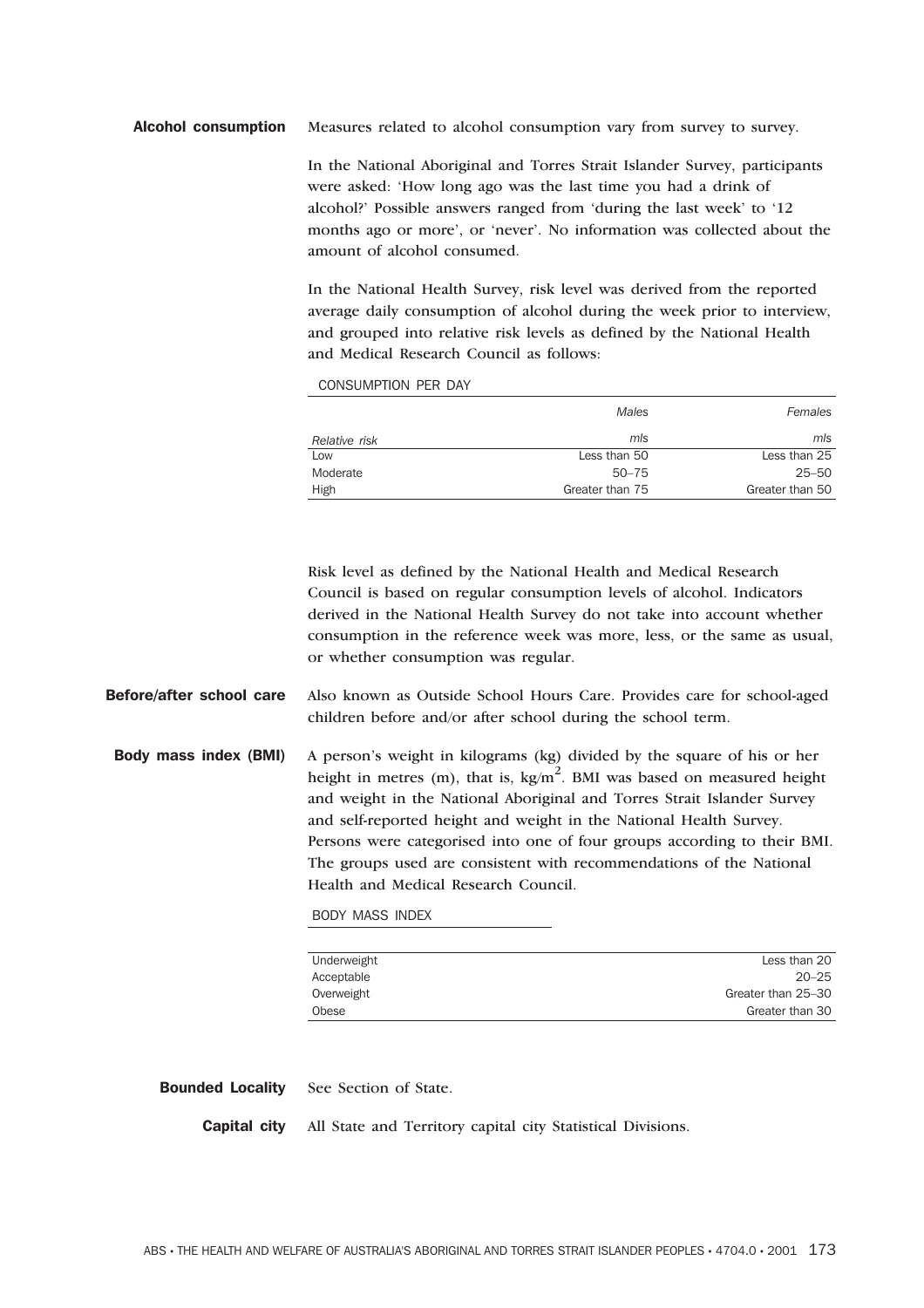|        | <b>Care and protection</b> Includes children 'for whom the community services department has a |  |
|--------|------------------------------------------------------------------------------------------------|--|
| orders | responsibility as a result of some formal legal order or an                                    |  |
|        | administrative/voluntary arrangement. Only orders issued for protective                        |  |
|        | reasons are included' (AIHW 1998, p. 85). This definition is more                              |  |
|        | inclusive than what was used in previous years, so results presented here                      |  |
|        | are not comparable with results from years prior to 1997 (see AIHW)                            |  |
|        | 1998 and 1999b for more details).                                                              |  |

Closed support periods Support periods that had finished before the end of the reporting period.

Collection district (CD) The Census Collection District (CD) is the smallest geographical area defined in the Australian Standard Geographical Classification (ASGC). It has been designed for use in the Census of Population and Housing as the smallest unit for collection, processing and output of data (except Work Destination Zones). CDs also serve as the basic building block in the ASGC and are used for the aggregation of statistics to larger ASGC areas, and some census-specific areas, such as Commonwealth and State electoral divisions and CD-derived Postal Areas (ABS 1996a).

Community Development Employment Projects (CDEP) The CDEP scheme enables members of Aboriginal and Torres Strait Islander communities to exchange unemployment benefits for opportunities to undertake work and training in activities which are managed by a local Aboriginal or Torres Strait Islander community organisation. The CDEP scheme is funded and supported through the Aboriginal and Torres Strait Islander Commission, which provides grants to participating community organisations to employ community members.

Community health centre A facility that provides a range of medical and health related services to the community. The centre may also provide advice to people on issues such as sexually tansmitted diseases, immunisation and family planning. In remote areas not all of these services may be available, but the centre would usually have nurses, health workers and/or doctors in regular attendance.

Congenital malformation Structural or anatomical abnormalities that are present at birth, usually resulting from abnormal development in the first three months of pregnancy.

Dialysis (haemodialysis, peritoneal dialysis) A treatment for end stage renal disease, where the work of the kidneys is performed artificially. In haemodialysis, the patient's blood is passed through a semi-permeable tube where it is cleansed and pumped back into the body. Haemodialysis needs to be performed a few times a week for several hours at a time, either at a hospital/clinic, or at home. In peritoneal dialysis, the patient's abdomen is used instead of the tube. Fluid is passed into the abdomen via a semi-permanent catheter. As the patient's blood is cleansed, the fluid is drained and refilled, using gravity. This takes place 4–5 times daily. Continuous ambulatory peritoneal dialysis, where the patient is able to move around, is the most common form of peritoneal dialysis. It can be performed either at home or in a hospital/clinic.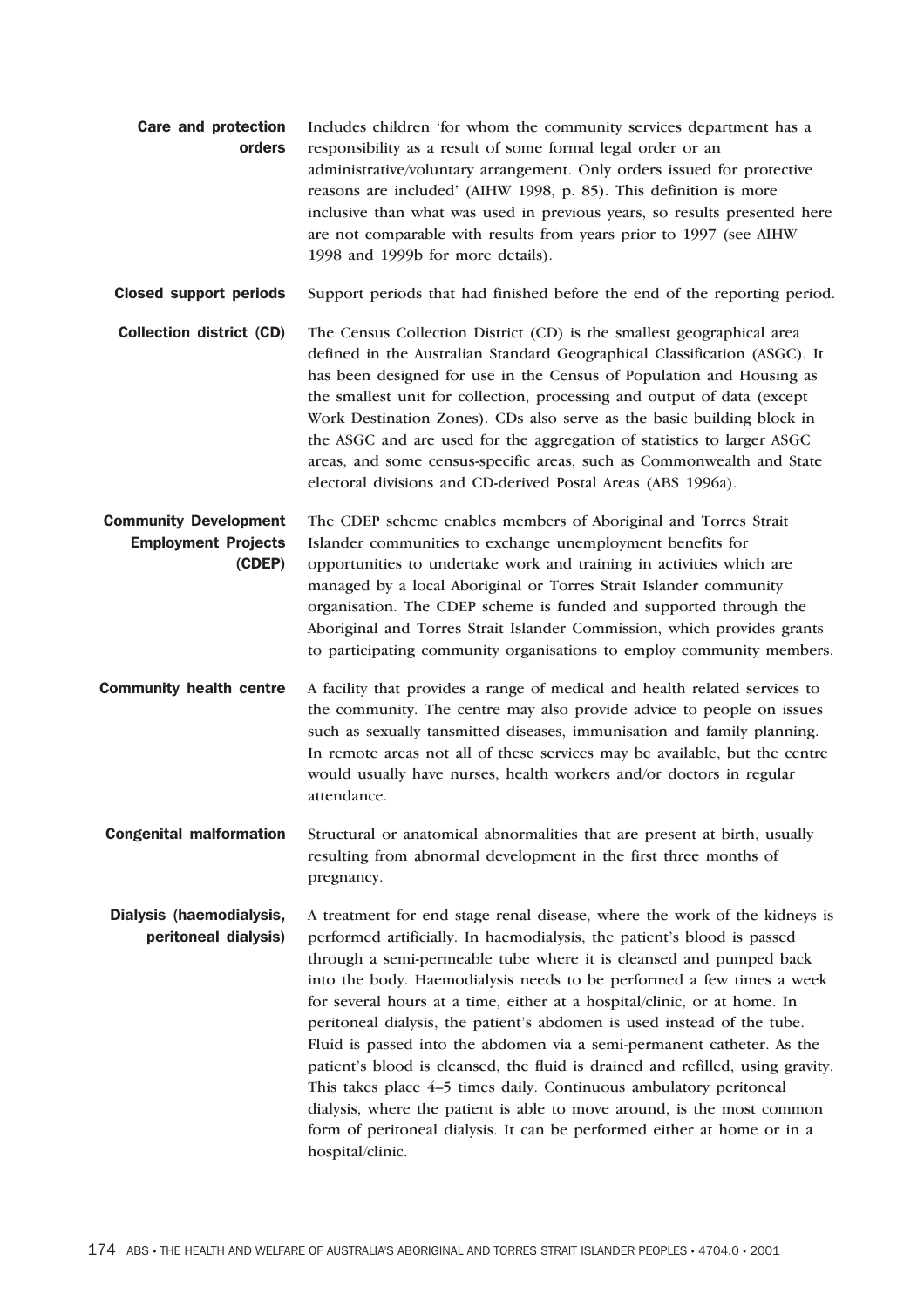- Discrete Indigenous community A geographical location with a physical or legal boundary that is inhabited or intended to be inhabited predominantly (more than 50%) by Indigenous people, with housing and infrastructure that is either owned or managed on a community basis.
	- **DMFT** Used to measure the number of decayed, missing or filled permanent (adult) teeth. It is derived by adding the number of teeth which are decayed, missing or have been filled due to caries (i.e. tooth decay).
	- dmft Used to measure the number of decayed, missing or filled deciduous (infant) teeth. It is derived by adding the number of teeth which are decayed, missing or have been filled due to caries (i.e. tooth decay).
	- Drinker See Alcohol consumption.

Employed In the census, employed people are those aged 15 years or more who, during the week prior to census night:

- worked for payment or profit; or
- had a job from which they were on leave or otherwise temporarily absent; or
- were on strike or stood down temporarily; or
- worked as unpaid helpers in a family business.

Estimated Resident Population (ERP) The official Australian Bureau of Statistics estimate of the Australian population. The ERP is based on results of the Census of Population and Housing and is compiled as at 30 June of each census year, and is updated quarterly between censuses. These intercensal estimates of the resident population are revised each time a population census is taken.

> The Indigenous ERP is considered to be experimental because satisfactory data on births, deaths and migration are not generally available, and because of the volatility of counts of the Indigenous population between censuses. See Chapter 9 for more details.

- Family A family is defined by the Australian Bureau of Statistics as two or more persons, one of whom is at least 15 years of age, who are related by blood, marriage (registered or de facto), adoption, step or fostering, and who are usually resident in the same household. Some households contain more than one family. Non-related persons living in the same household are not counted as family members (unless under 15 years of age).
- Family day care A network of care givers who provide care for children aged 1–12 years in the carer's own home.
	- Fertility rate Represents the number of children a woman would bear during her lifetime if she experienced current age-specific fertility rates throughout her reproductive life.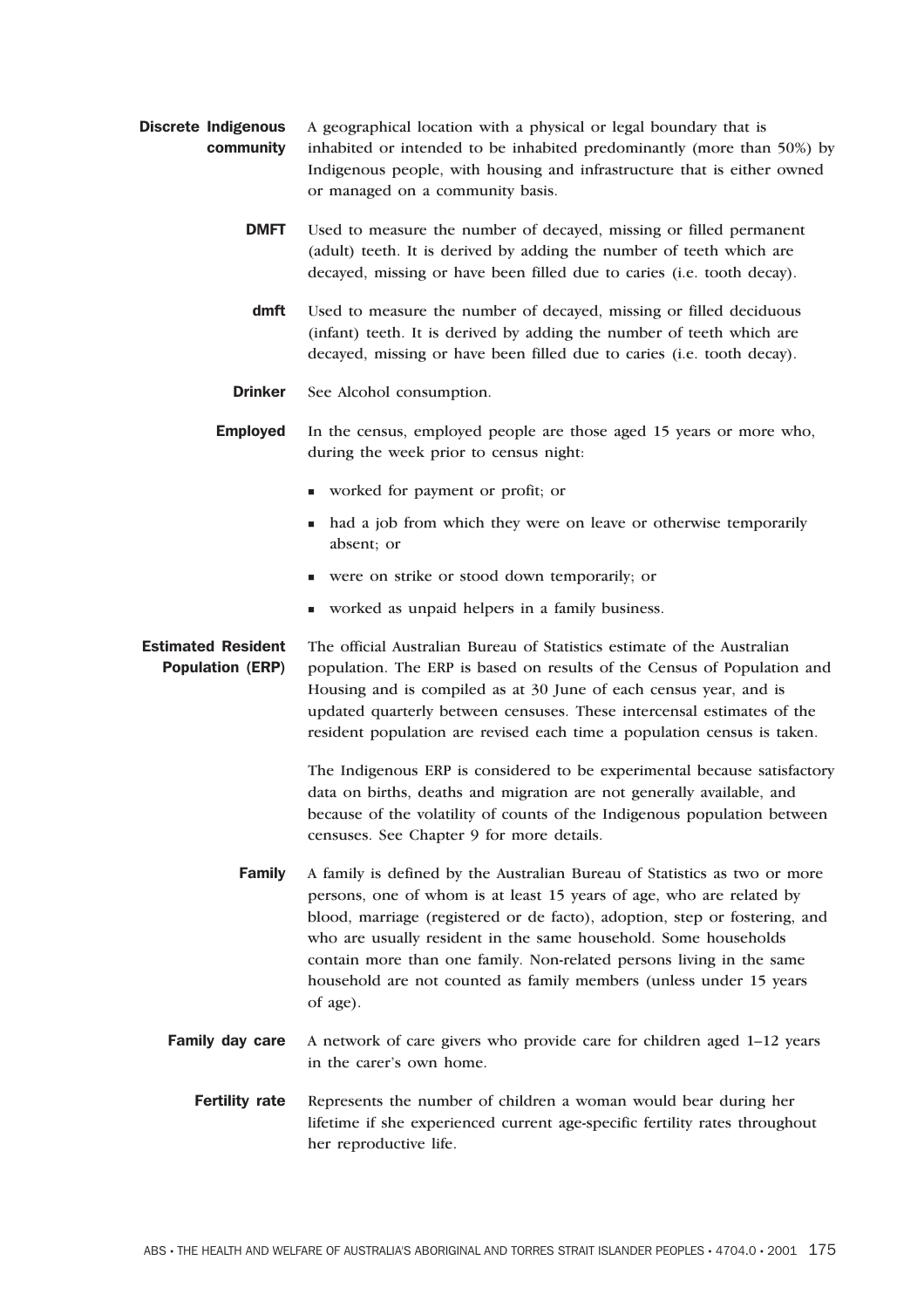- Fetal death (stillbirth) Death prior to the complete expulsion or extraction from its mother of a product of conception of 20 or more completed weeks of gestation or of 400 grams or more of birthweight (criteria used for the State and Territory perinatal collections).
	- Fetal death rate The number of fetal deaths in a year per 1,000 total births in the same year.
	- First aid clinic A facility where an individual can receive life-saving or pain-relieving primary aid.
	- Highly accessible Category of the ARIA classification (see above). Areas in the highly accessible category have an ARIA score of 0 to 0.19. In these areas, geographic distance imposes minimal restrictions upon accessibility to the widest range of goods, services, and opportunities for social interaction.
	- Health Care Card These cards provide for medical and/or related services free of charge or at reduced rates to recipients of Commonwealth government pensions or benefits.
	- Hospital separation Refers to the process by which an admitted patient completes an episode of care in hospital, by being discharged, transferring to another hospital or care facility, or dying. A hospital separation record refers to a patient's administrative record on discharge from hospital. The record gives demographic details such as age, sex and Indigenous status, as well as reasons for hospitalisation, and treatments or procedures performed.
		- Hostels A supervised lodging. Some hostels provide accommodation and care for older people who, because of their frailty are unable to stay in their own home and require daily assistance. Others provide accommodation for other groups such as students, people undergoing rehabilitation for substance dependence, or homeless people.
		- Household A household is defined as:
			- a group of two or more related or unrelated people who usually reside in the same dwelling, who regard themselves as a household, and who make common provision for food or other essentials for living; or,
			- a person living in a dwelling who makes provision for his/her own food and other essentials for living, without combining with any other person (that is, a lone person household).
	- Household income Household income is the sum of the personal incomes of each resident aged 15 years or more present in the household. In the census, persons who were temporarily absent on census night, had nil or negative income, or did not state their income, are not included in the census tally of household income.
		- Incidence The number of new cases of a particular illness commencing during a given period in a specified population (see also Prevalence).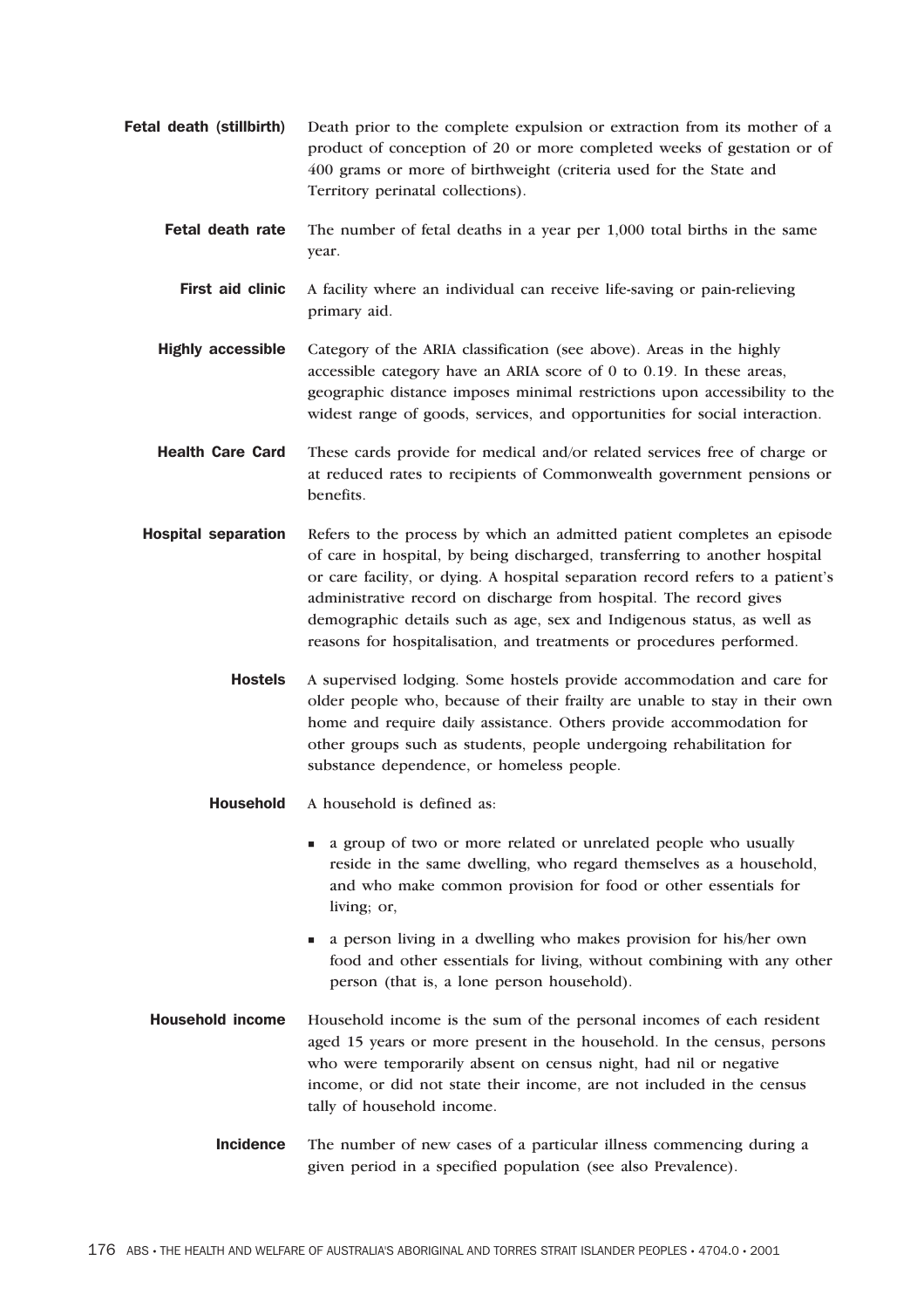- Income Refers to regular gross weekly income, which is the income before tax, superannuation, health insurance, or other deductions are made. Gross income includes family allowance, family allowance supplement, pensions, unemployment benefits, student allowances, maintenance (child support), superannuation, wages, overtime, dividends, rents received, interest received, business or farm income (less operation expenses) and workers compensation received.
- Independent housing Refers to housing which is categorised as owner-occupied, a rooming house, hostel, hotel or private board, public or community housing, private rental, living rent-free or in a car, tent, park, street or squat.
	- Indigenous Persons who self-identified as being of Aboriginal and/or Torres Strait Islander origin. See also Aboriginal, and Torres Strait Islander.
	- Indigenous family An Indigenous family is one in which either the reference person or his/her spouse is of Aboriginal and/or Torres Strait Islander origin.
- Indigenous household In the Census, an Indigenous household is a family household where any family in the household is defined as an Indigenous family (see above), or a lone person household where the lone person is of Aboriginal and/or Torres Strait Islander origin. Group households are not included.

In the AHS, an Indigenous household is defined as any household containing at least one person of Aboriginal and/or Torres Strait Islander origin aged 15 years or over.

- Industry This variable describes the industries in which employed people (aged 15 years and over) work, and is coded to the Australian and New Zealand Standard Industrial Classification (ANZSIC) (ABS 1993).
- Infant mortality Deaths of children under one year of age.
	- Jurisdiction As used in this publication, refers to the States and Territories of Australia.
		- Koori The preferred term used to describe Indigenous people in some parts of south-eastern Australia.

Labour force status Identifies whether a person aged 15 years or over is employed, unemployed, or not in the labour force. See also Employed, Unemployed, Not in the labour force.

Landlord type For rented dwellings, this variable provides information on the person or organisation from whom the dwelling is rented. The landlord is classified as: Private Landlord; Real Estate Agent; State/Territory Housing Authority; Community or Co-operative Housing Group; Employer-Government; Employer-Other; or Other.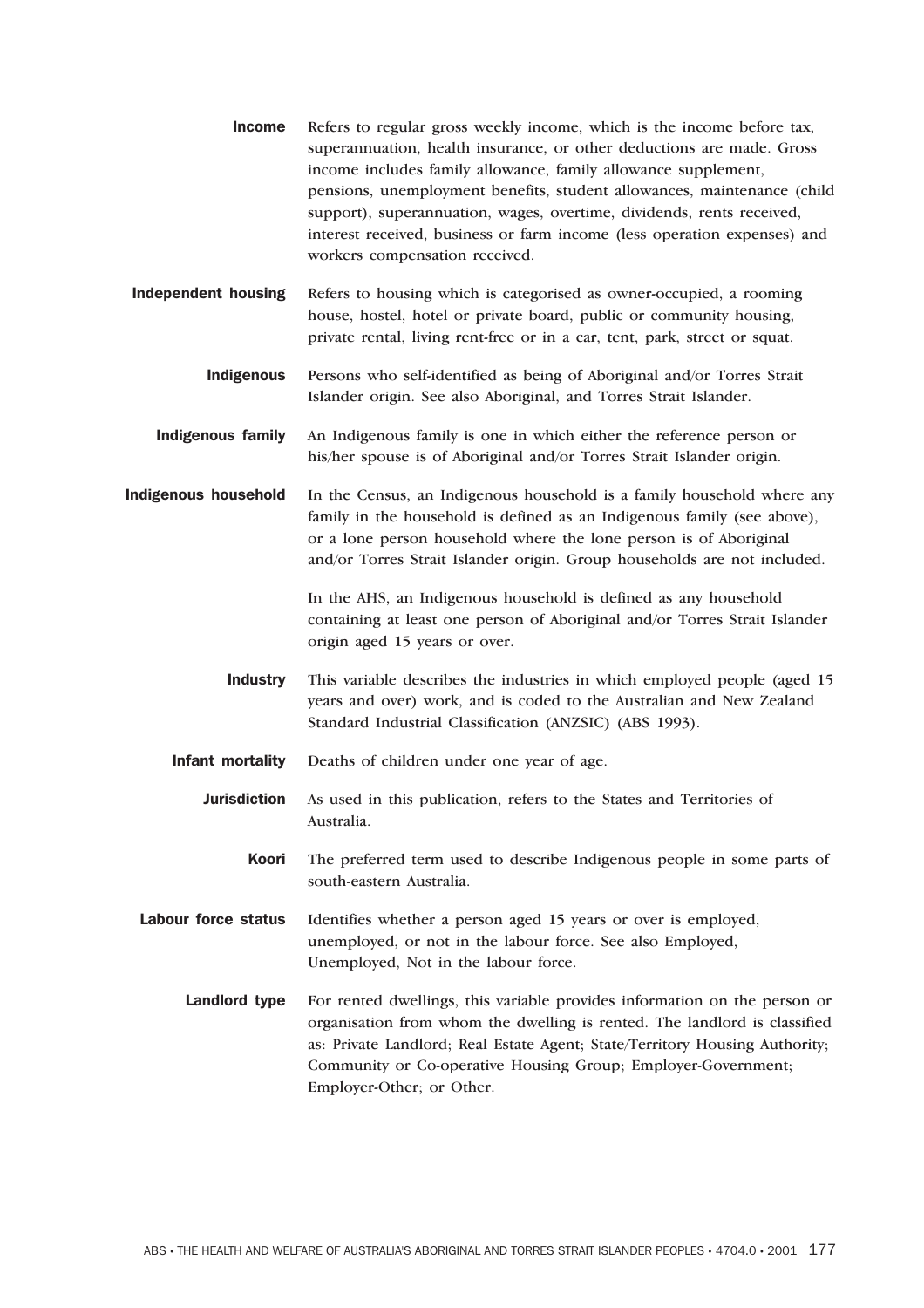- Life tables A life table is a statistical model used to show the life expectancy and hence the levels of mortality at different ages. It depicts the mortality experience of a hypothetical group of newborn babies thoughout their lifetimes. Life tables may be complete or abridged, depending on the age interval used in their compilation. Complete life tables such as those for the Australian population contain data by single years of age, while abridged life tables, such as those for the Indigenous population, contain data for five-year age groups. Life tables are presented separately for each sex (ABS 1999b).
- Long-day care centre A day care centre that is open for at least eight hours a day and at least 48 weeks a year. Caters mostly for under school-age children whose parents are in the paid workforce, are looking for work, or are in education or training.
	- Long-term health condition Refers to medical conditions (illness, injury or disability) which have lasted at least six months, or which the respondent expects to last for six months.
		- Low birthweight Birthweight of less than 2,500 grams.
			- Major Urban See Section of State.
	- Median income Median income is the midpoint of the distribution of income.
- Moderately accessible Category of the ARIA classification (see above). Areas in the moderately accessible category have an ARIA score of 2.4 to 5.94. In these areas, geographic distance imposes a moderate restriction upon accessibility to the widest range of goods, services, and opportunities for social interaction.
	- Morbidity Any departure, subjective or objective, from a state of physiological or psychological wellbeing.
	- Neonatal death Death of a liveborn infant within 28 days of birth.
- Neonatal mortality rate The number of neonatal deaths in a year per 1,000 live births in the same year.
- Not in the labour force Includes people aged 15 years or more who were neither employed nor unemployed. This category includes people who were retired, pensioners and people engaged in home duties. See also Employed, Unemployed, Labour force status.
	- Nursing homes Cater for people who are highly dependent and need a lot of daily help with personal care and ongoing nursing.
	- **Occasional care** Provides care mainly for under school-age children. These services cater mainly for families who require short-term care for their children.
		- **Occupation** In the census this variable describes the main job held by employed people (aged 15 years and over) during the week prior to census night.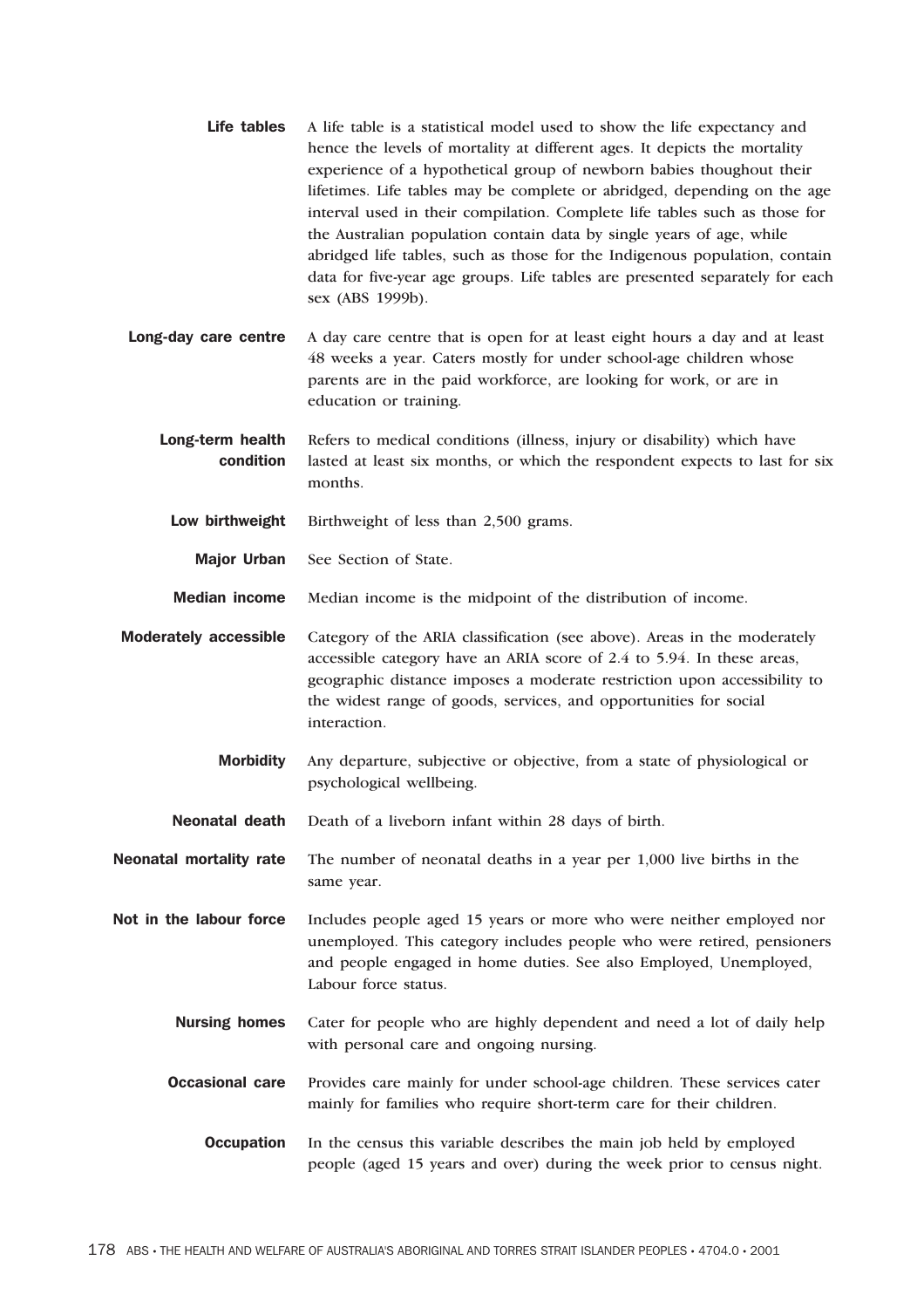**Other Urban** See Section of State.

- **Out of home placements** Defined as 'out of home overnight care for children and young people under 18 years of age, where the State or Territory makes a financial payment' (AIHW 1998, p. 37). Placements in certain types of facilities are not included. See AIHW (1998, 1999b) for more details.
	- **Overcrowding** There is currently no universally accepted defintion of overcrowding, and sources cited in this publication vary according to one or more criteria.

Jones (1999) employs the definition recommended by the Australian Institute of Health and Welfare, developed for the Review of Commonwealth State Housing Provision 1997, which complies with a 'bedroom occupancy standard of one bedroom per married or de facto couple, one bedroom per adult household member, and a maximum of 2 dependent children per bedroom. Two categories of overcrowding apply to this standard:

- 'moderate overcrowding' describes a situation in which 'there is one bedroom less than is needed to satisfy the occupancy standard';
- 'high overcrowding' describes a situation 'where two or more bedrooms would be needed to satisfy the occupancy standard.

The 1999 Australian Housing Survey (ABS 2001c) uses the Canadian National Occupancy Standard, the criteria for which are:

- there should be no more than two persons per bedroom;
- children less than 5 years of age of different sexes may reasonably share a bedroom;
- children 5 years of age or older of opposite sex should have separate bedrooms;
- children less than 18 years of age and of the same sex may reasonably share a bedroom;
- single household members 18 years or over should have a separate bedroom, as should parents or couples.
- **Participation rate** Number of persons in the labour force (that is, employed plus unemployed) expressed as a percentage of the population aged 15 years and over. The participation rate is calculated excluding those who did not state their labour force status. See also Labour Force, Employed, Unemployed, Not in the labour force.
- Perinatal death/mortality A fetal or neonatal death.
- Perinatal mortality rate The number of perinatal deaths per 1,000 total births in the same year.
- Place of enumeration The place where a person was located when counted on census night.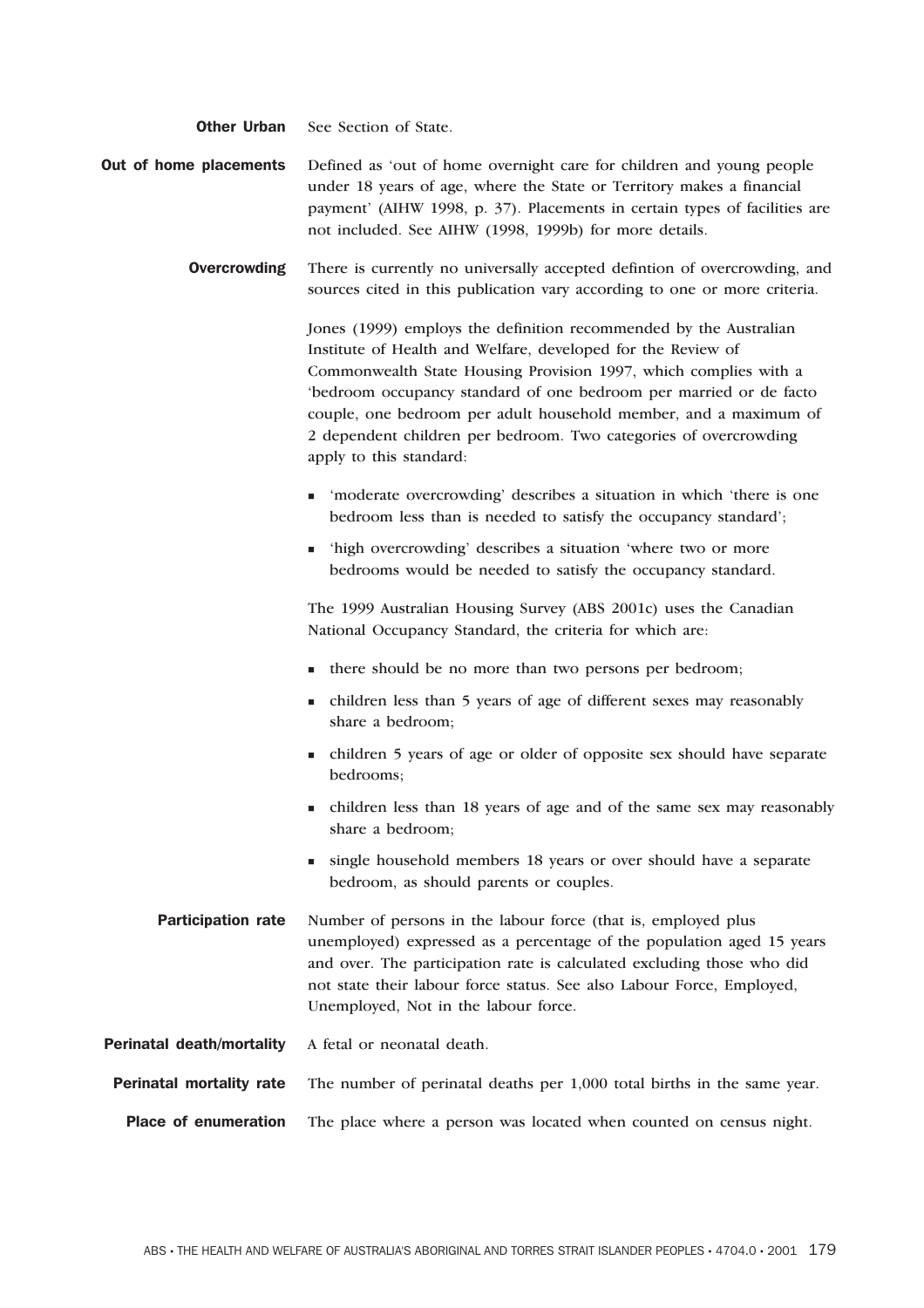| <b>Post-school educational</b><br>qualification       | This variable describes the level of the highest post-school educational<br>qualification gained (e.g. bachelor degree, diploma, etc.). Level of<br>attainment is coded as defined by the Australian Bureau of Statistics<br>Classification of Qualifications.                                                                                                                               |
|-------------------------------------------------------|----------------------------------------------------------------------------------------------------------------------------------------------------------------------------------------------------------------------------------------------------------------------------------------------------------------------------------------------------------------------------------------------|
| Pre-school/kindergarten                               | Provide programs to prepare children for their first year at school.<br>Generally operate on a short day sessional basis and are closed during<br>school holidays.                                                                                                                                                                                                                           |
| <b>Prevalence</b>                                     | The number of instances of a specific disease present in a given<br>population at a designated point in time (see also Incidence).                                                                                                                                                                                                                                                           |
| Principal diagnosis (in<br>hospital separations data) | The diagnosis established to be chiefly responsible for a patient's<br>hospitalisation.                                                                                                                                                                                                                                                                                                      |
| <b>Principal procedure</b>                            | The most significant hospital procedure (see below) performed for<br>treatment of a principal diagnosis.                                                                                                                                                                                                                                                                                     |
| <b>Private dwelling</b>                               | In the Census, this refers to a building or structure in which a household<br>lives. Houses under construction, derelict houses, vacant tents, or<br>converted garages are not counted nor are hotels, guest houses, prisons,<br>hospitals or other communal dwellings.                                                                                                                      |
| Procedure (hospital)                                  | A clinical intervention that is surgical in nature; carries a procedural risk;<br>carries an anaesthetic risk; requires specialised training; and/or requires<br>special facilities or equipment only available in an acute setting. Because<br>a procedure is not undertaken every time a patient visits hospital, the<br>number of hospital separation always exceeds procedures recorded. |
| <b>Recent conditions</b>                              | Medical conditions (illness, injury or disability) experienced in the two<br>weeks prior to interview. May include long-term conditions experienced<br>in the period.                                                                                                                                                                                                                        |
| <b>Reference person</b><br>(Census)                   | The reference person is the person who is used as the basis for<br>determining the familial and non-familial relationships within a<br>household. It is usually the person identified as Person 1 on the census<br>Household Form.                                                                                                                                                           |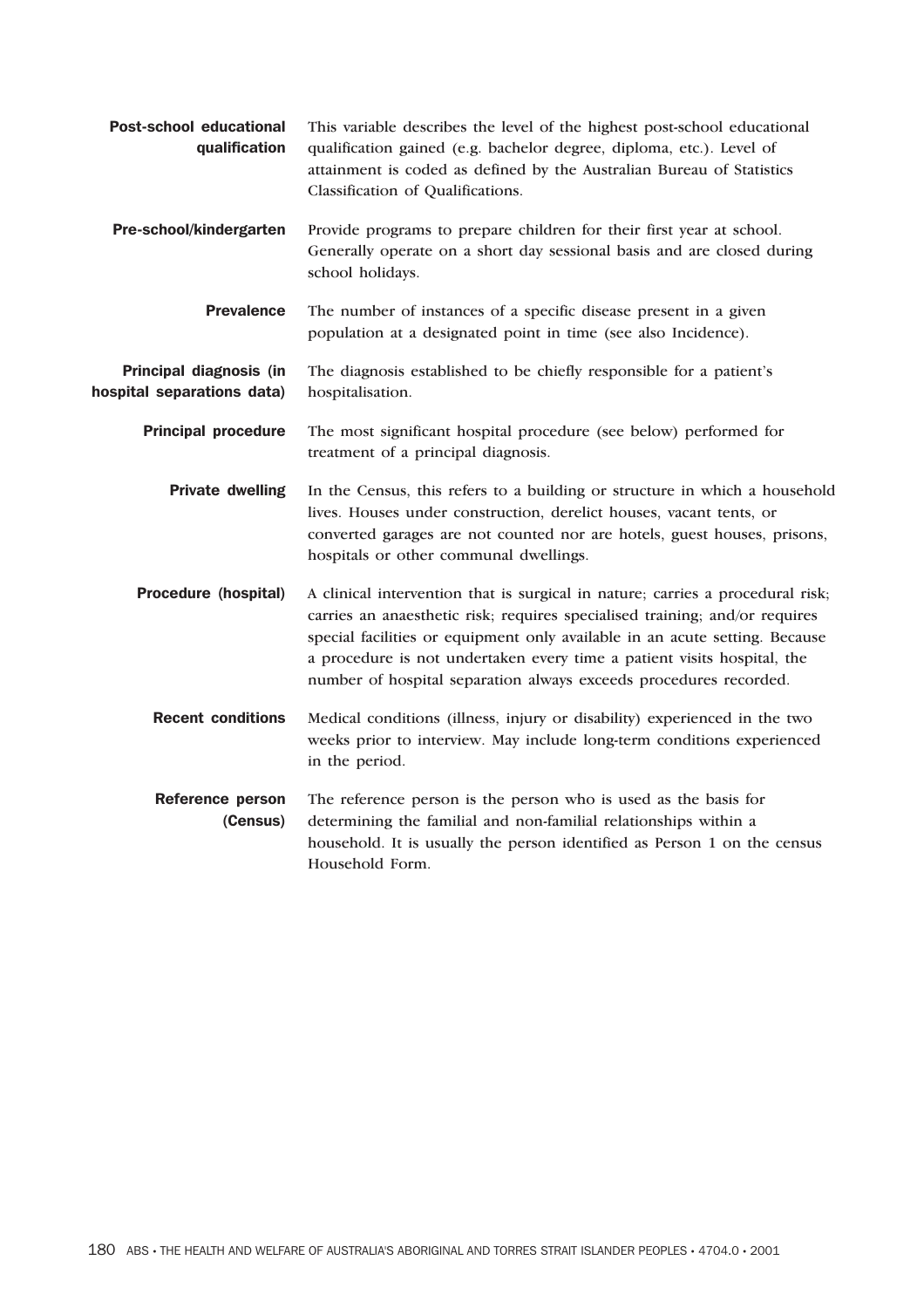- Reference person (AHS) The reference person for each household is determined by applying the following selection criteria, to all usual residents aged 15 years and over in the household, until a single appropriate reference person is identified:
	- the person with the highest tenure type ranked from top down as owner without a mortgage, owner with a mortgage, renter, other tenure; or
	- the person with the highest income; or
	- $\blacksquare$  the eldest person.

For example, in a household containing a lone parent with a non-dependent child, the person with the highest tenure is the reference person. If the non-dependent child is an owner with a mortgage and the lone parent lives in the dwelling rent-free, the non-dependent child will be the reference person. If both individuals have the same tenure, the one with the higher income will be the reference person, and if both individuals have the same income, the reference person is the elder.

Remote The term used in 1995 NHS data to indicate those living in sparsely settled areas. Results for people living in remote areas are not included in the NHS results reported in this publication. See also Sparsely settled area.

> 'Remote' also forms part of the Rural, Remote and Metropolitan Areas Classification (RRMA). RRMA has been used to classify the geographic location of medical practitioners, as reported in Chapter 4. In this case, the 'remote' zone includes remote centres (urban centre population greater than or equal to 5,000) and other remote areas (urban centre population less than 5,000), each having an 'index of remoteness' greater than 10.5. More information on RRMA is available elsewhere (Department of Primary Industries and Energy & Department of Human Services and Health 1994).

> 'Remote' is also a category in the ARIA classification (see above). Areas in the remote category have an ARIA score of 5.95 to 10.49. In these areas, geographic distance imposes a high restriction upon accessibility to the widest range of goods, services, and opportunities for social interaction.

- Risk factor An aspect of lifestyle or behaviour, a health condition, an environmental exposure, or an inborn or inherited characteristic, known to be associated with health-related conditions considered important to prevent.
- Rural Balance See Section of State.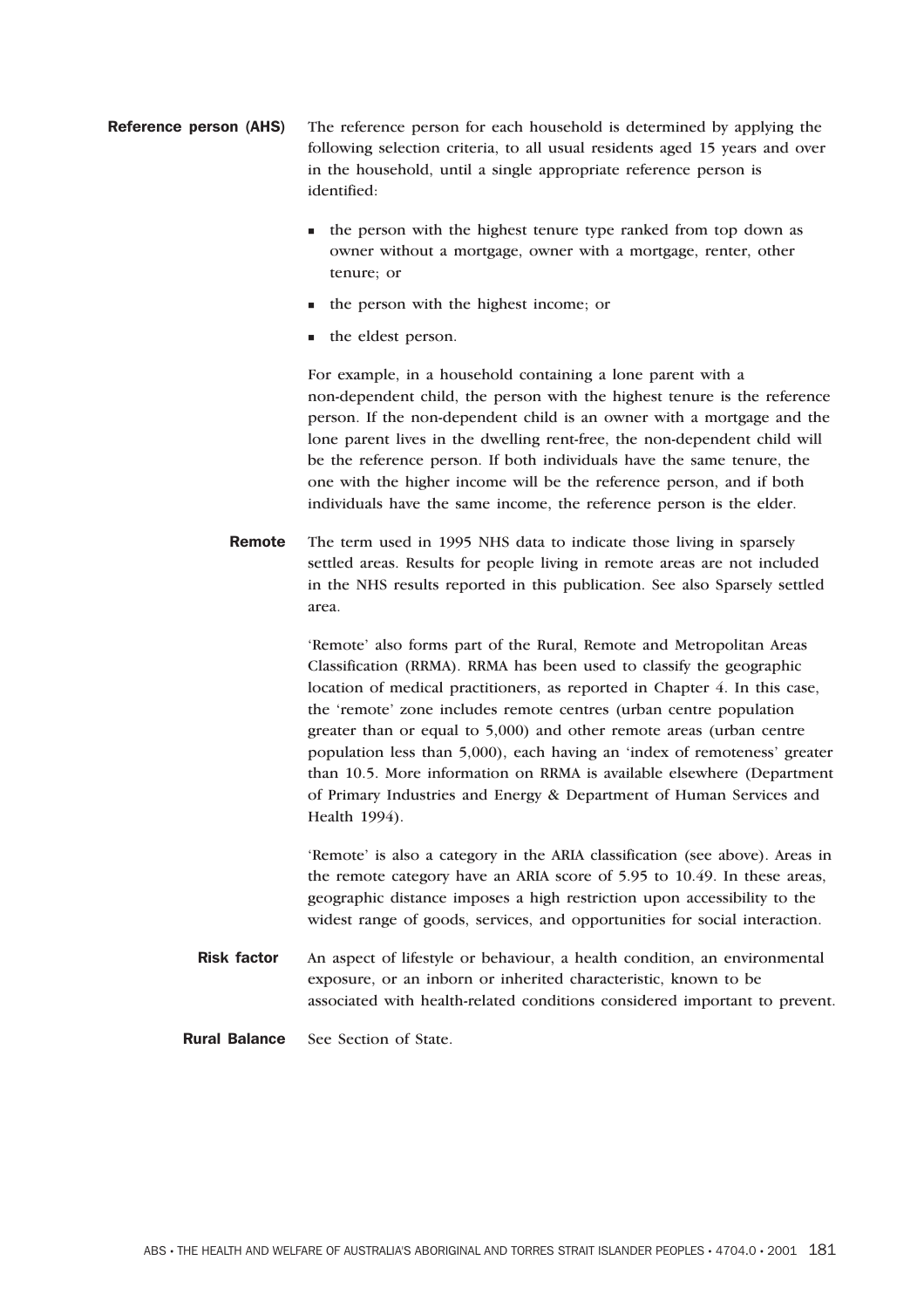| <b>Rural</b>                                                                 | Rural localities and towns with a total population of under 1,000 people.<br>Most remote Aboriginal and Torres Strait Islander communities are<br>included in this category. See also Section of State.                                                                                                                                                                                                                                                                                                                                                                                                                                                                                                   |
|------------------------------------------------------------------------------|-----------------------------------------------------------------------------------------------------------------------------------------------------------------------------------------------------------------------------------------------------------------------------------------------------------------------------------------------------------------------------------------------------------------------------------------------------------------------------------------------------------------------------------------------------------------------------------------------------------------------------------------------------------------------------------------------------------|
|                                                                              | 'Rural' also forms part of the Rural, Remote and Metropolitan Areas<br>Classification (RRMA). RRMA has been used to classify the geographic<br>location of medical practitioners, as reported in Chapter 4. In the<br>classification, 'rural' zone includes small rural centres (urban centre<br>population between 10,000 and 24,999), large rural centres (urban centre<br>population between 25,000 and 99,000), and other rural centres (urban<br>centre population less than 10,000), with each having an index of<br>remoteness less than 10.5. More information on RRMA is available<br>elsewhere (Department of Primary Industries and Energy & Department<br>of Human Services and Health 1994). |
| <b>Satisfactory</b><br>dwelling/dwelling that<br>meets needs of<br>household | Respondents in the AHS were asked whether the dwelling met the needs<br>of the occupants. If the answer was no, they were asked to identify<br>specific problems with the dwelling.                                                                                                                                                                                                                                                                                                                                                                                                                                                                                                                       |
| <b>Section of State</b>                                                      | Within a State or Territory, each Section of State represents an<br>aggregation of non-contiguous geographic areas of a particular<br>urban/rural type.                                                                                                                                                                                                                                                                                                                                                                                                                                                                                                                                                   |
|                                                                              | The Sections of State within each State and Territory are:                                                                                                                                                                                                                                                                                                                                                                                                                                                                                                                                                                                                                                                |
|                                                                              | Major Urban—all urban centres with a population of 100,000 and<br>over;                                                                                                                                                                                                                                                                                                                                                                                                                                                                                                                                                                                                                                   |
|                                                                              | Other Urban—all urban centres with a population of 1,000 to 99,999;<br>٠                                                                                                                                                                                                                                                                                                                                                                                                                                                                                                                                                                                                                                  |
|                                                                              | Bounded Locality—all population clusters of 200 to 999 people; and<br>п                                                                                                                                                                                                                                                                                                                                                                                                                                                                                                                                                                                                                                   |
|                                                                              | Rural Balance—the rural remainder of the State or Territory.                                                                                                                                                                                                                                                                                                                                                                                                                                                                                                                                                                                                                                              |
|                                                                              | An additional category (offshore, shipping and migratory Collector<br>Districts) includes people who were enumerated on off-shore oil rigs,<br>drilling platforms and the like, aboard ship in Australian waters, or on an<br>overnight journey by train or bus. There is one such category for each<br>State and the Northern Territory. This category is not used in this<br>publication.                                                                                                                                                                                                                                                                                                               |
| Self-assessed health<br>status                                               | Refers to respondents' perception of own general health status. In the<br>NHS and the NATSIS, respondents were asked to rate their health as<br>excellent, very good, good, fair, or poor.                                                                                                                                                                                                                                                                                                                                                                                                                                                                                                                |